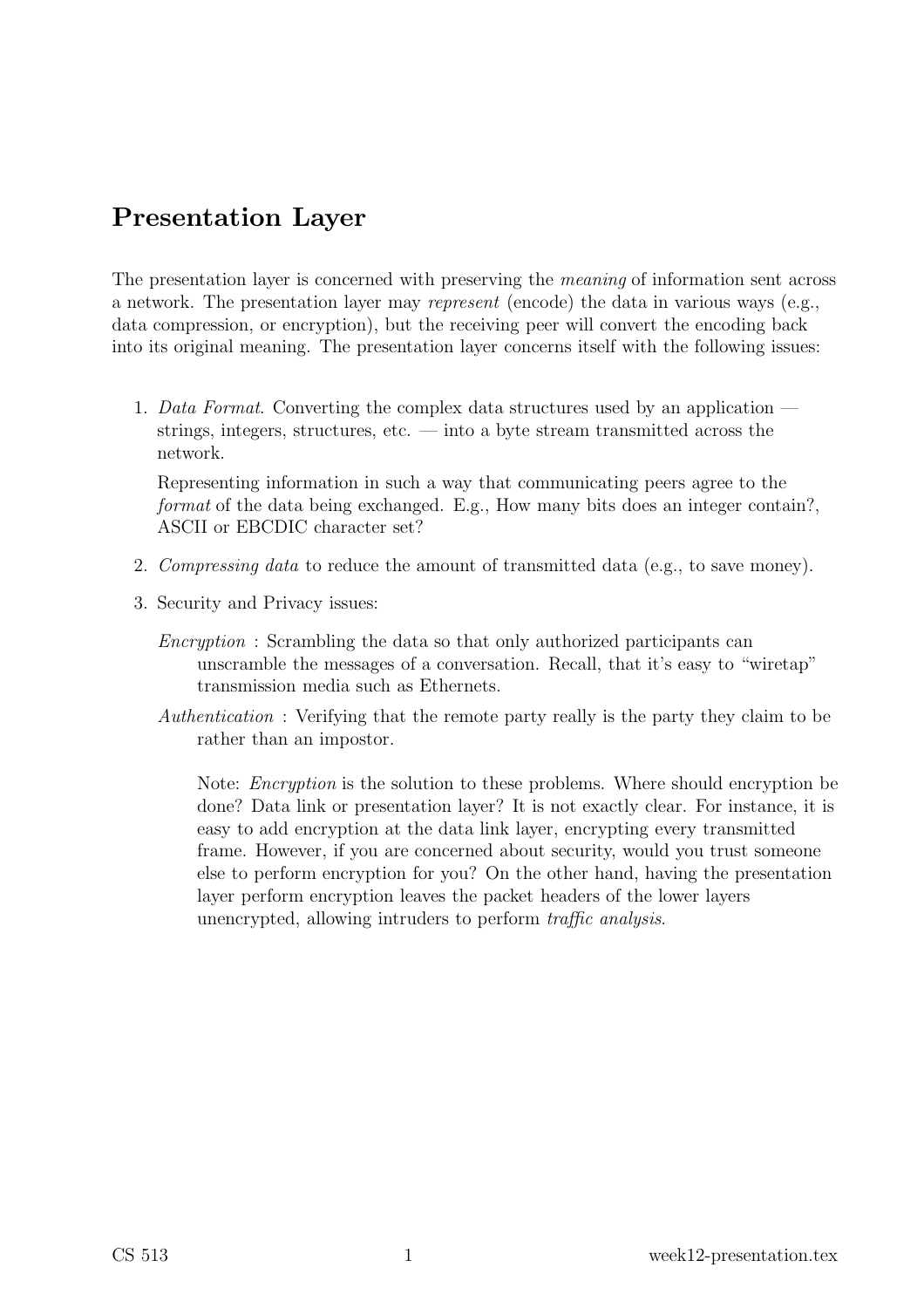# Abstract Syntax Notation

Abstract Syntax Notation (ASN.1) is an ISO standard that addresses the issue of representing, encoding, transmitting, and decoding data structures. It consists of two parts:

- 1. An abstract syntax that describes data structures in an unambiguous way. The syntax allows programmers to talk about "integers", "character strings", and "structures" rather than bits and bytes.
- 2. A transfer syntax that describes the bit stream encoding of ASN.1 data objects.

Send: data and additional fields to describe the type of data.

Upon receipt of data, the reverse operation takes place, with the receiver converting from ASN.1 format to the internal representation of the local machine.

Alternative approaches to the data representation problem:

- 1. Have the sender convert data into the format expected by the receiver, so that the receiver doesn't have to perform any decoding. The disadvantage to this approach is that every sender needs to know how to encode data for every possible target machine.
- 2. ASN.1 takes the approach of converting everything into a common form, much like the "network standard representation" of TCP/IP. However, this approach has the disadvantage that communication between two identical machines results in (needless) conversions.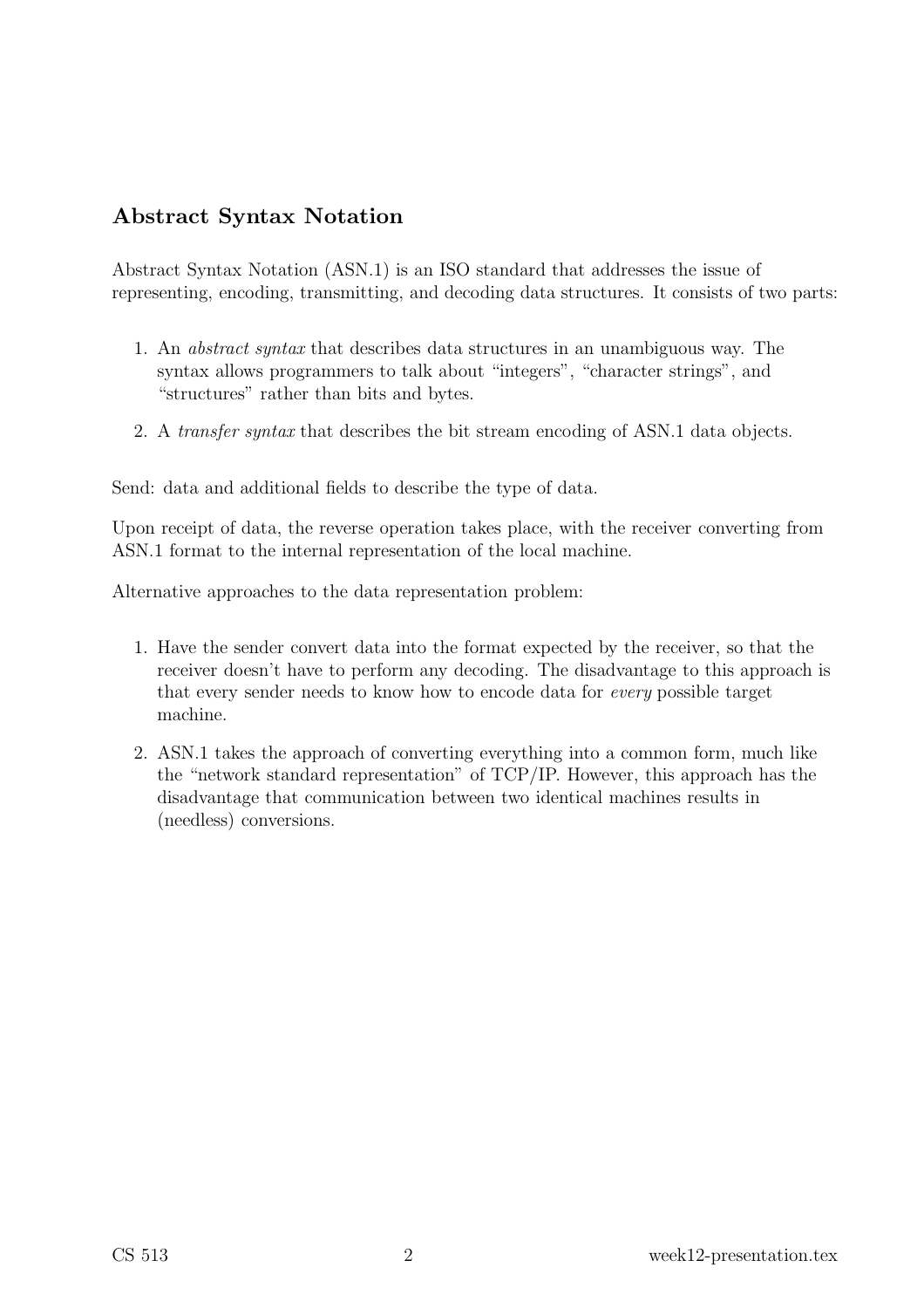ASN.1's abstract syntax is similar in form to that of any high level programming language. For instance, consider the following C structure:

```
struct Student {
   char name[50]; /* ''Foo Bar'' */
   int grad; /* Grad student? (yes/no) */
   float gpa; /* 1.1 */
   int id; /* 1234567890 */
   char bday[8]; /* mm/dd/yy */
 }
Its ASN.1 counterpart is:
 Student ::= SEQUENCE {
   name OCTET STRING, -- 50 characters
   grad BOOLEAN, -- comments preceded
   gpa REAL, - by (-)id INTEGER,
   bday OCTET STRING -- birthday
 }
```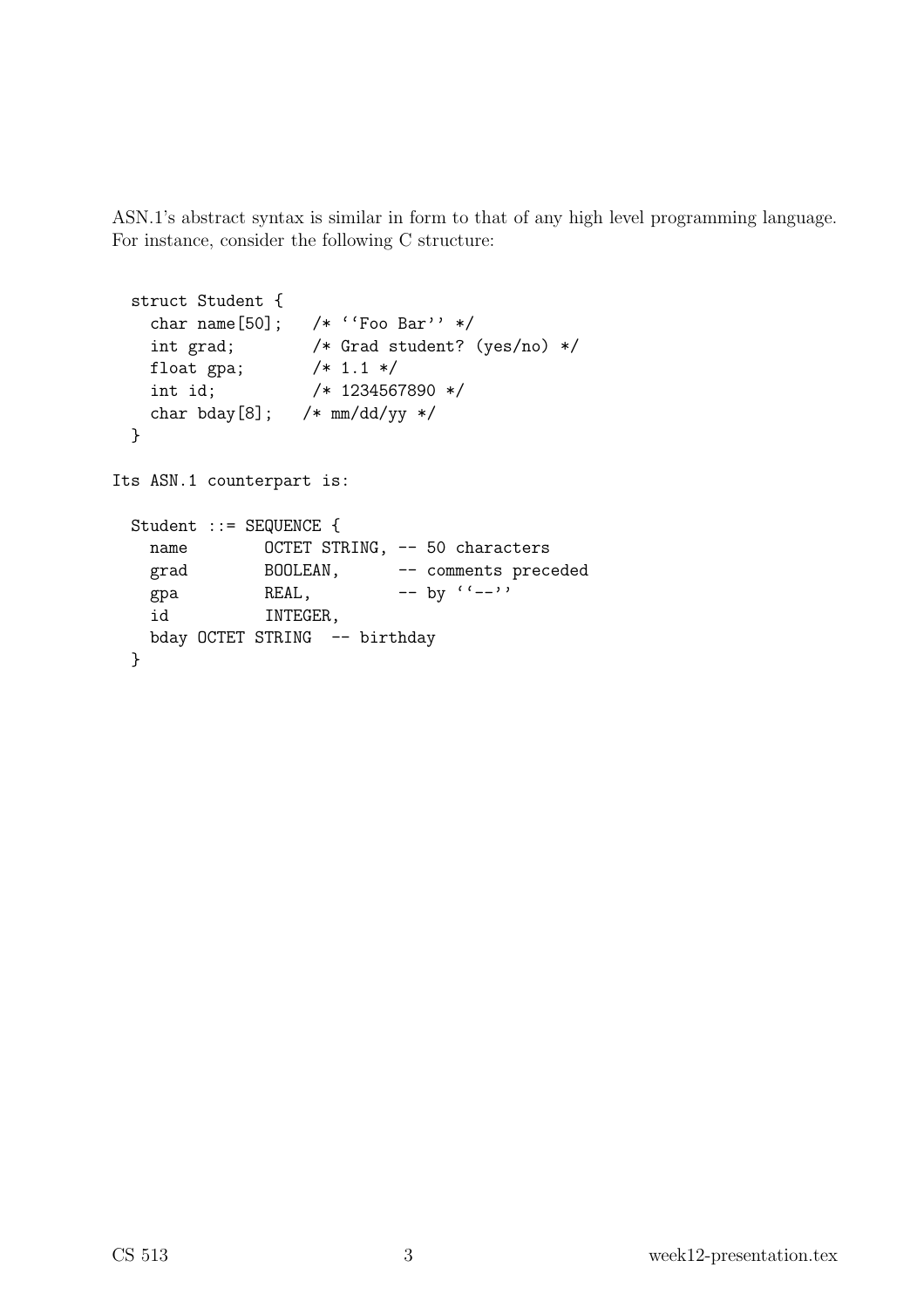ASN.1 consists of primitive types, and complex types built from primitive types. The names of primitive types are written (by convention) in upper case, and the following primitive types are defined:

INTEGER : An integer (of arbitrary length).

BOOLEAN : TRUE or FALSE.

- BIT STRING : Sequence of zero or more bits. Bit string values are written as '01001101'B (for binary) or '4D'H (in hex).
- OCTET STRING : List of zero or more bytes. Used to represent strings, they have no maximum length.
- ANY : A union of all types (e.g. one of several different possible values).

 $REAL$ : A real number.

- NULL : No type at all, corresponds to "NIL" in C.
- OBJECT IDENTIFIER : The name of an object (e.g. library). When a session is established, both sides negotiate about which ASN.1 objects they will be using.

Primitive types can be combined into more complex types. ASN.1 provides the following constructors:

- SEQUENCE : Ordered list of various types (like a C structure). Types can be either primitive or complex types.
- SEQUENCE OF : Ordered list of a single type (e.g., an array).
- SET : Unordered collection of various types.
- SET OF : Unordered collection of a single type.

Note: SET and SET OF are similar to SEQUENCE and SEQUENCE OF, except that the order of components is not guaranteed to be preserved at the receiver. Using SET or SET OF may reduce the amount of copying relative to SEQUENCE or SEQUENCE OF.

CHOICE : Any one type taken from a given list.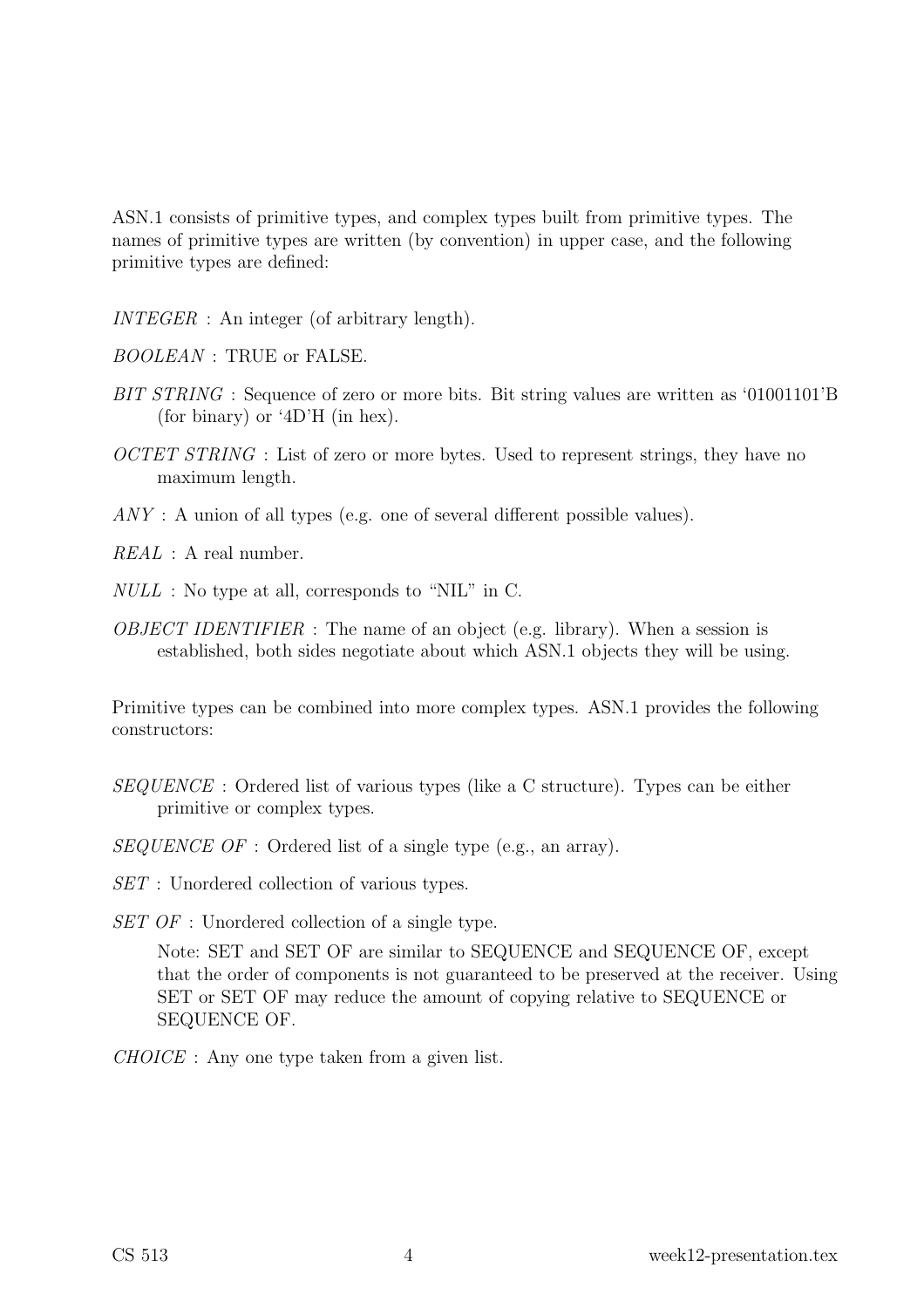ASN.1 allows fields to be declared OPTIONAL or DEFAULT. The idea is to allow the sender to omit parts of a data structure and let the omitted fields take on default values. For data structure containing many components, this may lead to substantially less actual data transferred.

However, the use of the OPTIONAL or DEFAULT types leads to potential problems. Suppose that a SEQUENCE has ten fields, all of them of type INTEGER and all OPTIONAL. If only three fields were transmitted, how would the receiver know which three they are?

ASN.1 uses tagging to solve this problem, allowing any data type or field to have a tag that identifies it. Tags are written in square brackets, and the following four types have been defined:

- UNIVERSAL : Tags that are universally defined and globally unique. Such tags are defined in the ASN.1 standards.
- APPLICATION : Tags that are unique within a given ASN.1 module. In any particular ASN.1 module, only one data type may have a given tag.
- PRIVATE : The tag must be unique within a given enterprise, as provided by bilateral agreement. Used between principles (e.g. organizations) that have agreed to a set of tags that can be used when communicating with each other (e.g., a library of tags).
- CONTEXT SPECIFIC : Tags that are unique within a given constructor type, such as SEQUENCE.

For example, [APPLICATION 4] refers to an APPLICATION tag; [PRIVATE 12] refers to a PRIVATE tag; and [44] refers to a PRIVATE tag (the default if no type is specified).

Now, if only three items of a 10-item sequence are transmitted, the receiver can use the tags to determine which fields have been transmitted.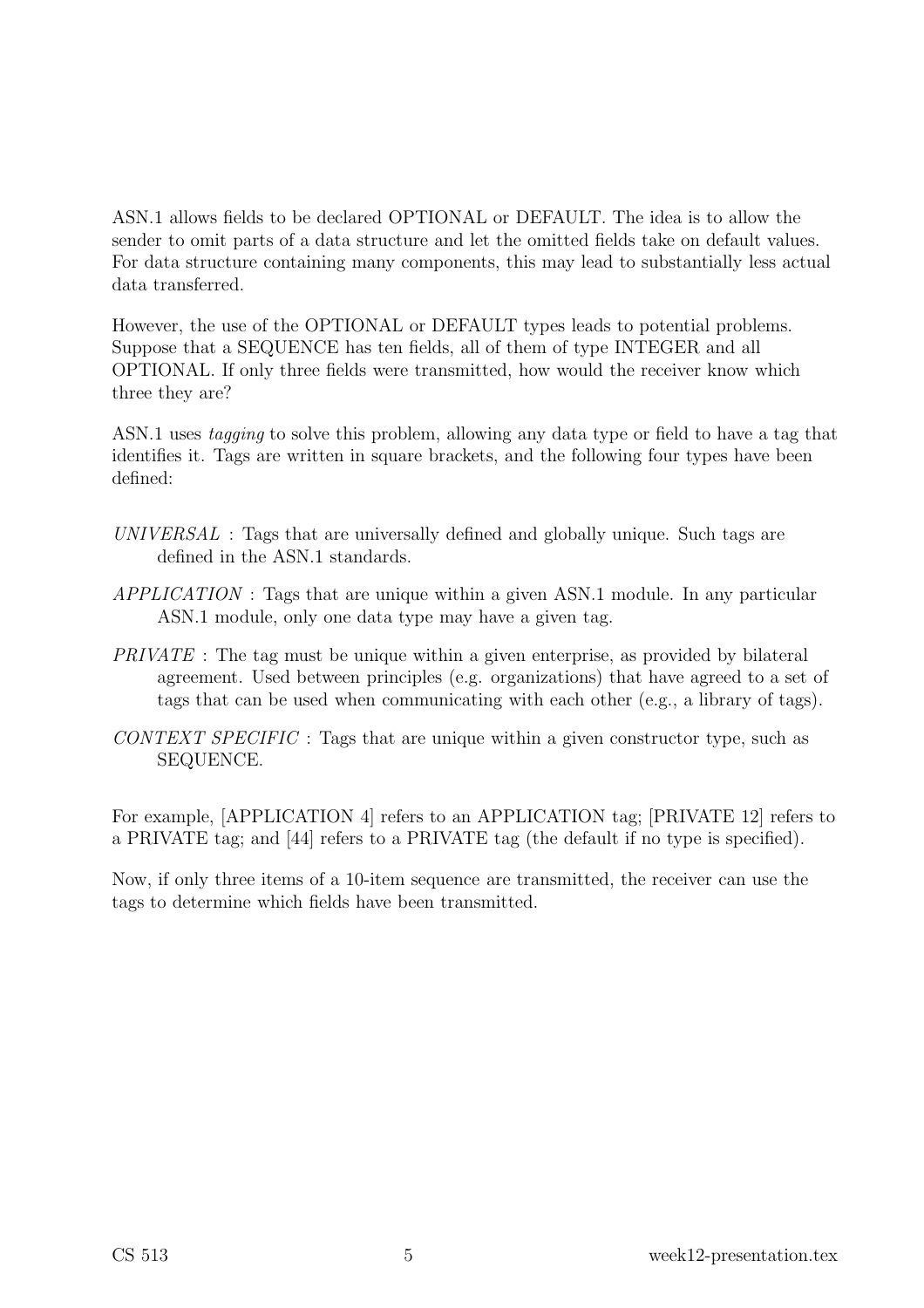Note: Whenever we send an item, we send its type, length, and value. If it is tagged, we also transmit its tag. Thus, we've added redundancy to our representation. If we include a tag, the tag implicitly specifies the type. To suppress the transmission of redundant information, ASN.1 also allows an IMPLICIT keyword to be appended after tag. When specified, the IMPLICIT keyword surpresses transmission of the type information.

Back to our original example, all tags are of type CONTEXT SPECIFIC:

```
Student ::= SEQUENCE {
  name [0] IMPLICIT OCTET STRING OPTIONAL,
  grad [1] IMPLICIT BOOLEAN OPTIONAL DEFAULT FALSE,
  gpa [2] IMPLICIT REAL OPTIONAL,
  id [3] IMPLICIT INTEGER,
  bday [4] IMPLICIT OCTET STRING OPTIONAL
}
```
In addition to defining types, the ASN.1 syntax includes rules for defining values. Sample values for our example are:

{ "Wiz Kid", TRUE, { 4, 10, 0}, 123456789, "11/11/65" }

{ "Slow Learner", FALSE, {12, 10, -1}, 123456780, "12/24/88" }

Note: REAL values contain 3 components, a mantissa, base, and exponent. Thus, 4, 10, 0 means  $4 \times 10^0$ .

When transmitting a Student value, the following might be possible:

- $\{$  "Wiz Kid" [1], 123454321} : Here, we omit the grad, gpa, and bday fields. Grad defaults to FALSE, while gpa and bday are unspecified.
- $\{$  "Slow Learner" [1], TRUE, "11/5/60" [4]} : An error; we must send an id.
- $\{$  "11/5/60" [4], 123454321} : The tag [4] distinguishes bday from name.

ASN.1 is currently used in the Internet as part of the Simple Network Monitoring Protocol (SNMP), a protocol used to query gateways. SNMP is used to ask a gateway about its routing tables, the status of its interfaces, etc.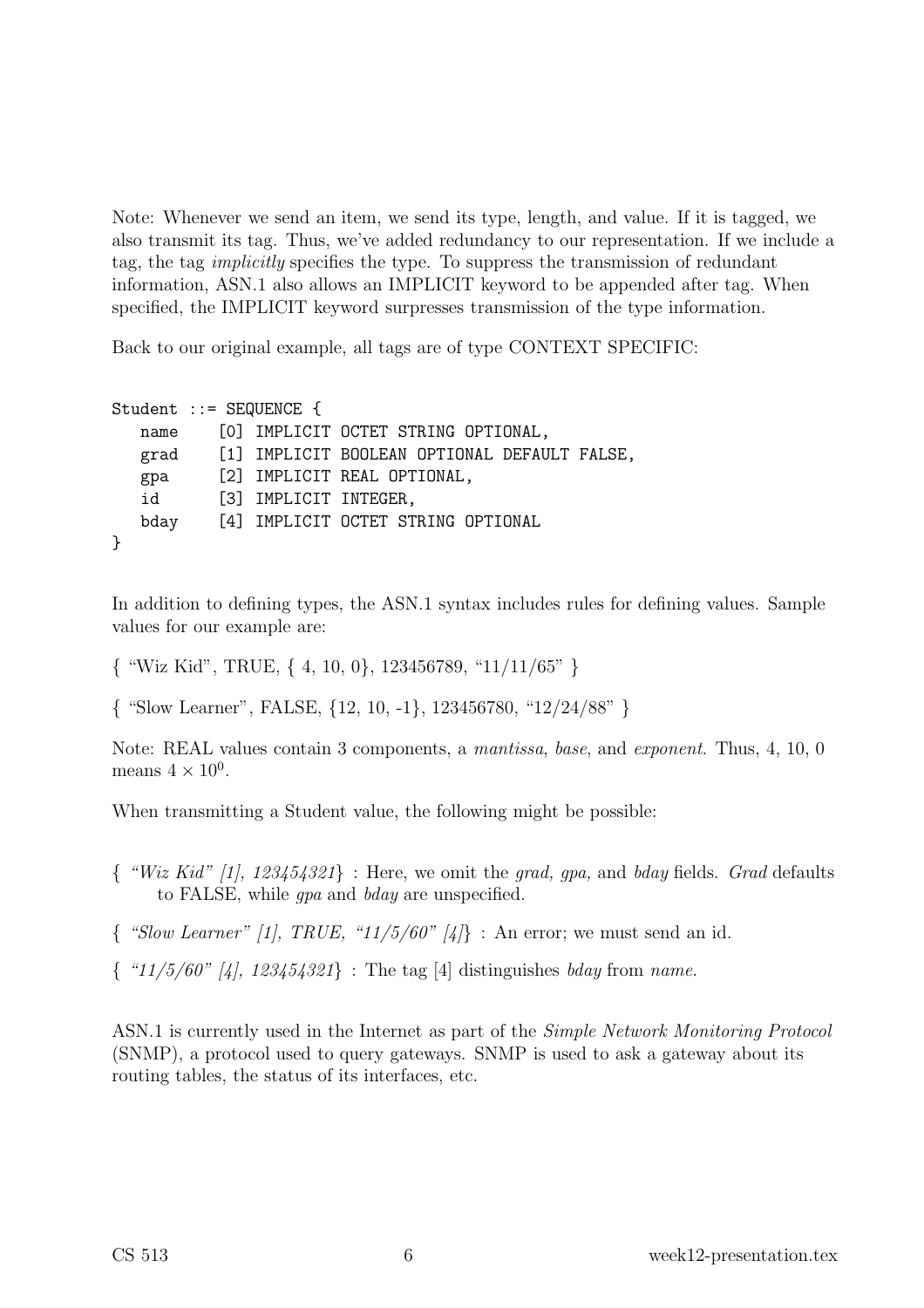#### Sun's XDR

Sun Microsystem's External Data Representation (XDR) is an alternative to ASN.1. XDR is much simpler than ASN.1, but less powerful. For instance:

- 1. XDR uses implicit typing. Communicating peers must know the type of any exchanged data. In contrast, ASN.1 uses *explicit typing*; it includes type information as part of the transfer syntax.
- 2. In XDR, all data is transferred in units of 4 bytes. Numbers are transferred in network order, most significant byte first.
- 3. Strings consist of a 4 byte length, followed by the data (and perhaps padding in the last byte). Contrast this with ASN.1.
- 4. Defined types include: integer, enumeration, boolean, floating point, fixed length array, structures, plus others.

One advantage that XDR has over ASN.1 is that current implementations of ASN.1 execute significantly slower than XDR.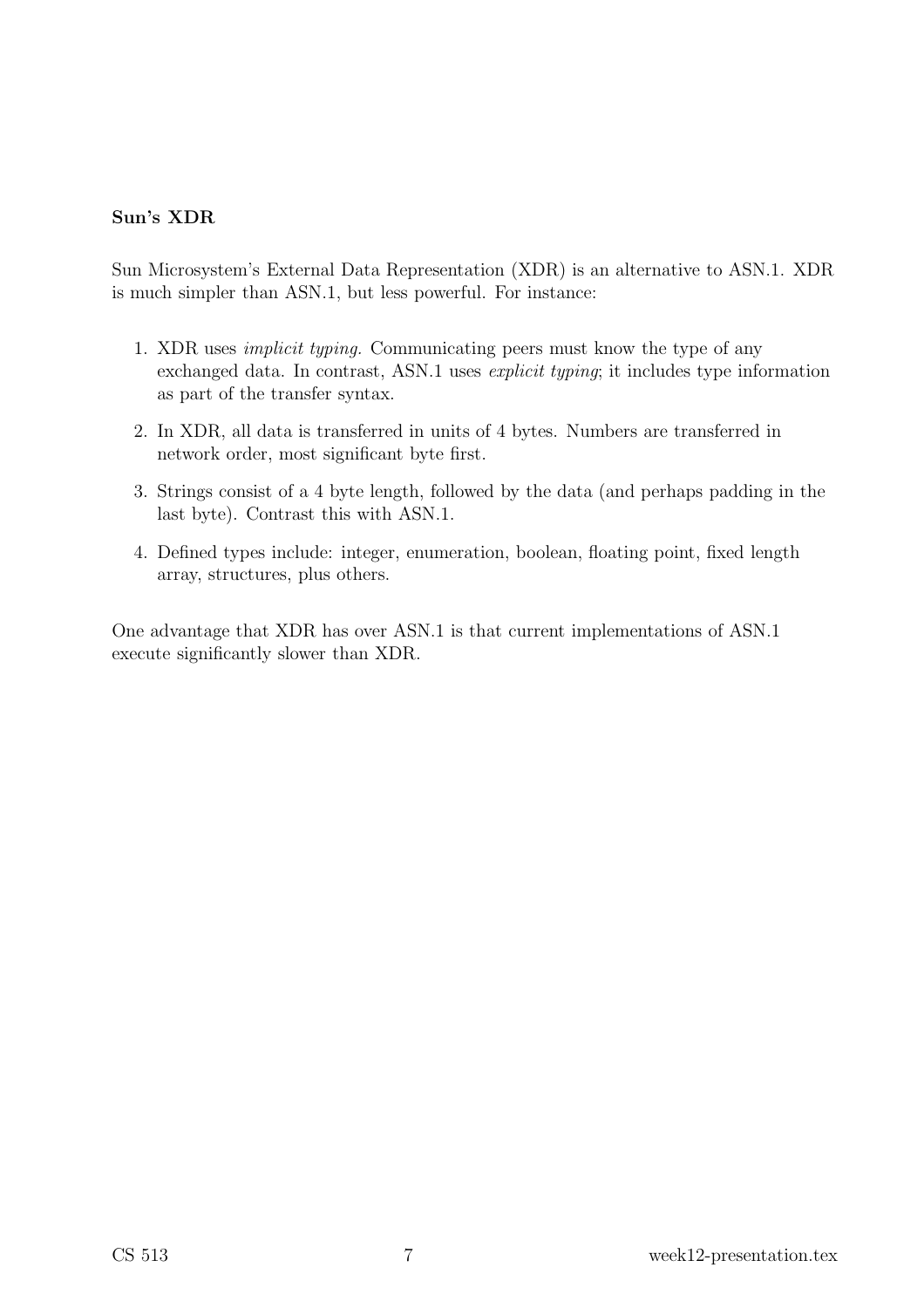# Data Compression

Why do data compression? What is it? Trying to reduce the amount of data sent. What is the tradeoff? Higher overhead on each end.

Suppose that we wanted to transfer a 20 Mb file to another machine. Would we really need to send 20 Mb of data? If the file consisted entirely of the letter "A", we could send the letter "A", followed by a count of the number of times it appears in the file, and have the receiver regenerate the file.

There are three general approaches to data compression. Each approach assumes that the data stream can be transformed into a more compact representation, which the receiver reconstructs back into the original data.

## Approach 1: Finite Set of Symbols

Consider a library with many branch offices in which the previous days transactions are sent to every other branch after closing. Transactions consist of checked out and returned books. We could exchange information in the following ways:

- 1. We could send the name of the book, its author, the copy number, etc. together with the type of transaction.
- 2. Alternatively, the library could maintain a sitewide table assigning a unique ID number to every book in every branch. Transactions could then refer to the book's ID number, rather than its title. Because book IDs are small (e.g. a few bytes), less data will be transmitted.

Note: The above technique is used throughout programming. We frequently exchange pointers and array subscripts to avoid the cost of transferring large amounts of data between subroutines.

The previous approach assumes that all objects occur with equal frequency, and that the set of objects (e.g., books) is finite. If we examine text, however, we immediately notice that some words appear more often than others. We could reduce the number of bits needed to represent a document by using a coding scheme that employs small code words to represent common words and longer code words to represent words the appear infrequently.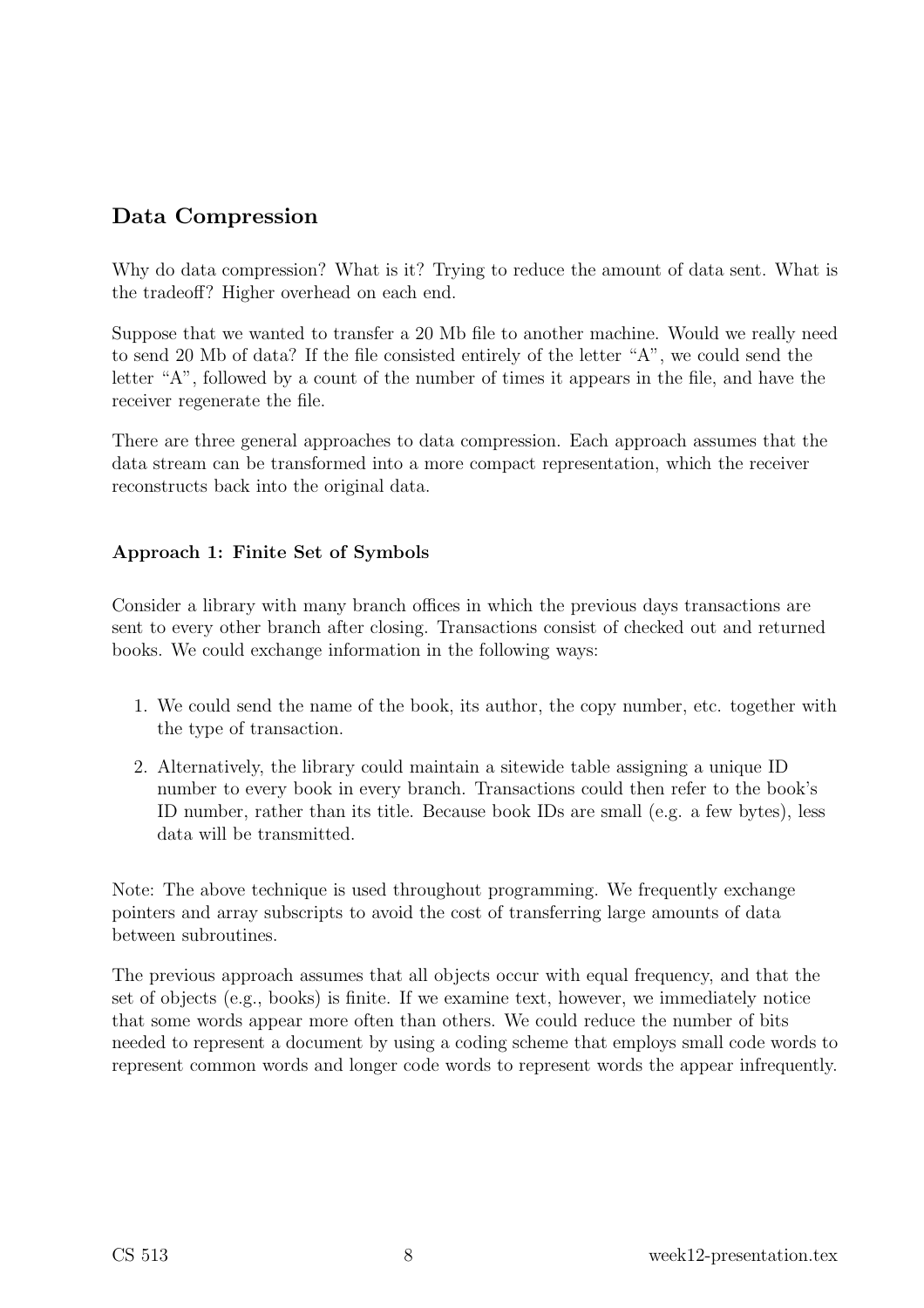## Approach 2: Huffman Encoding

Huffman encoding is a technique used to encode symbols according to the frequency of their use. The algorithm is as follows:

- 1. Create a set of nodes, one node per symbol, with a node's value given by the probability of its occurrence in the data.
- 2. Find the two nodes having the smallest value, remove them from the set, and create a new node having the two removed nodes as children, and assign the new node a value that is the sum of its children's values. Add the new node back to the set of nodes.
- 3. Repeat step 2 until only one node remains. We now have a tree, whose probability value is one.
- 4. The encoding for each symbol is the path from the root to the symbol. Using a code of 0 for a left child, 1 for a right child, the length of each symbol's encoding is proportional to the relative probability of its occurrence.

One drawback with Huffman encoding, however, is that symbols have differing lengths, making it relatively expensive (computationally) to decode. Also, A single-bit error can wipe out the entire message.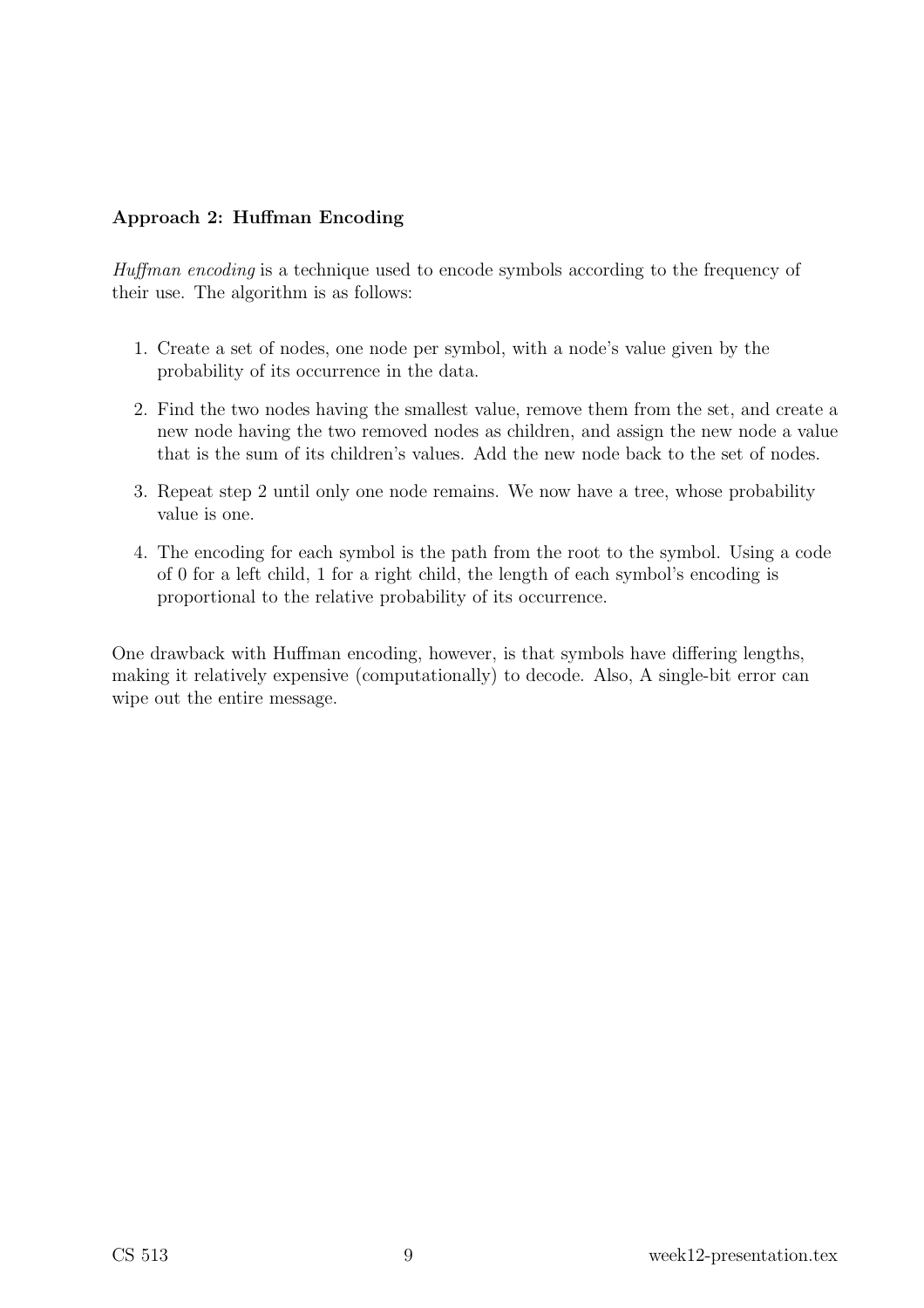## Approach 3: Context Dependent Encoding

The last technique, context dependent encoding, recognizes that the probability of a particular symbol occurring next depends on the previous symbol. For instance, the probability that a "T" directly follows a "Q" is about 4 times less than the probability of a "U" following a "Q".

The main disadvantage of conditional probability methods is the increase in table space. Each symbol has its own table that gives the codes for those symbols immediately following it. For K symbols, the tables will contain  $K^2$  entries. All K symbols have K entries for the symbols that follow them.

One variation to this technique is as follows:

- 1. Use 5-bit code to represent symbols.
- 2. Have four different "modes", where the current mode determines the meaning of symbols. Four symbols are reserved to denote a switch to another mode. For instance, different modes could represent upper-case characters, lower-case characters, numeric and special characters, and control characters.
- 3. The underlying assumption is that lower-case letters are likely to follow lower-case letters, numbers are likely to occur in groups, etc.
- 4. The occurrence of a mode symbol signifies a mode change.
- 5. Our 5-bit code now represents  $4 \times 28 = 112$  different values.

One advantage that the above technique has over Huffman encoding is that symbols are all fixed length, making encoding and decoding using table lookups very efficient. In addition, it is more immune to transmission errors.